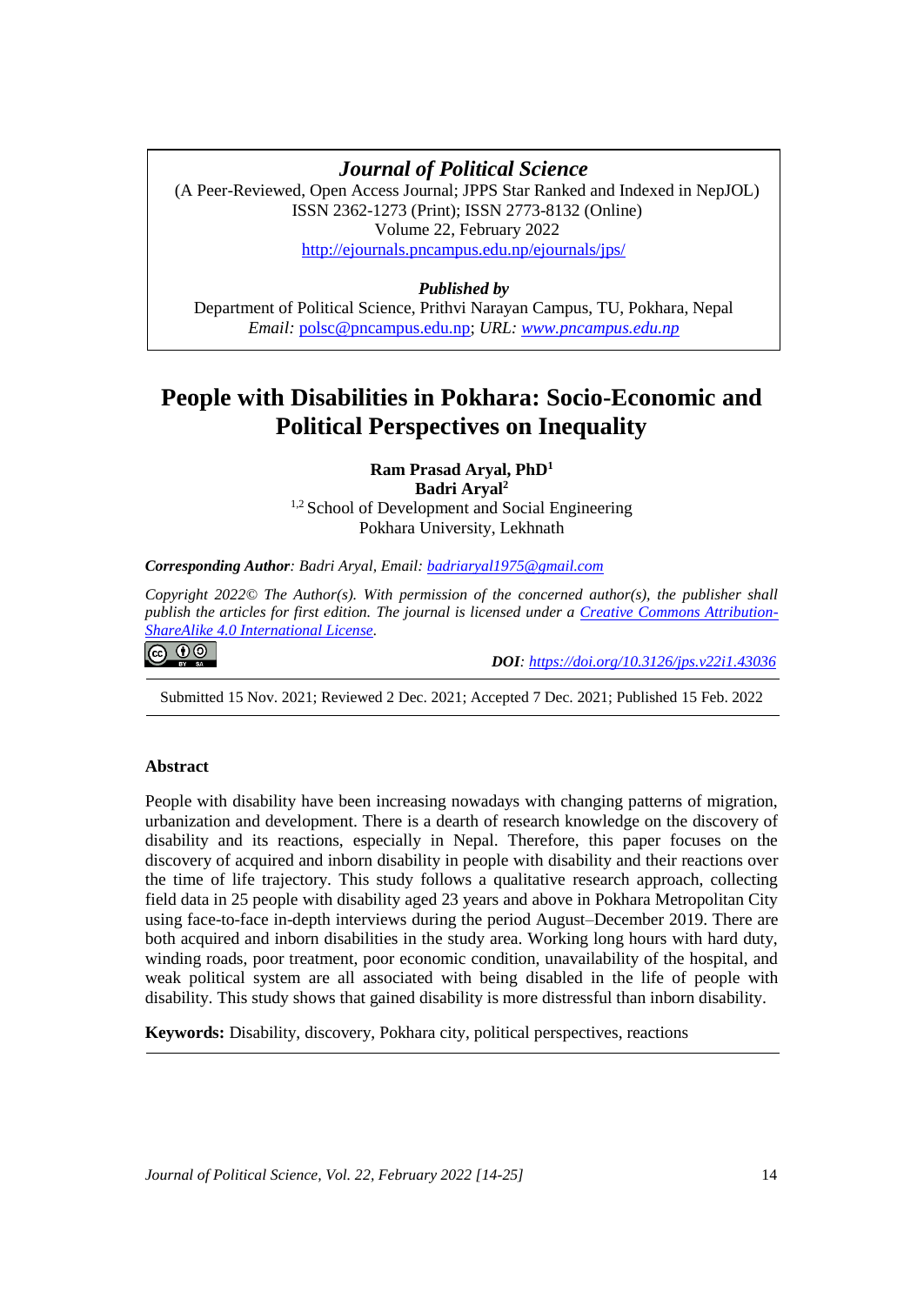## **Introduction**

Using different measurement instruments, the older age structure, as well as the larger capacity to observe and diagnose various kinds of disabilities in developed countries, are likely factors in the higher rates of disability (United Nations, 2015a). In 1981, the first estimates by the World Health Organization were that 10 percent of any population was disabled (World Health Organization, 2011). Estimates depend on what counts as a disability, on how severe impairment must be before they considered it disabling, and how categories are implemented in actually gathering data. It is hard to compare disability data between various countries, as there are differences in data collection designs, definitions, concepts, and methods (Elwan, 1999). Currently, around one billion people, 15 percent of the total population, experience some form of disability (United Nations, 2018). Among them, one-fifth of the global people with disability experience significant disabilities. Among the total people with some form of disability, 80 percent of the people with disability live in developing countries. Thus, disability prevalence is remarkably higher for developing countries (United Nations, 2018).

The number of people with disabilities is growing. This is because populations are ageing – older people have a higher risk of disability and because of the global increase in chronic health conditions associated with disability, such as diabetes, cardiovascular diseases, and mental illness (United Nations, 2015b; Molton & Orday, 2019). Patterns of disability in a particular country are influenced by trends in health conditions and trends in environmental and other factors – such as road traffic crashes, natural disasters, and conflict (Thompson, 2017).

Various sources of disability studies show various figures of people with disability in Nepal. The 2011 census reported 513,321 people with disability (1.94 percent of the total population in the respective census). Likewise, the 2011 National Living Standards Survey Report estimated that 3.6 percent of the total population was people with disability (Holmes et al., 2018). There was around 15 percent of people with disability in the total population in the country (Eide et al., 2016). Explorations on disability in Nepal were scant until 1980 although the basic information on disability was included for the first time in the census report of 1971. The 'Report on the Sample Survey of Disabled Individuals in Nepal' conducted in 1981 was the first study on disability in the country (Valley Research Group, 1996). Therefore, research on disability has a fairly brief history in Nepal.

Study on disability is a neglected subject not only in development policies and planning but also in literature. This is true not only in Nepal but also in the wider South Asian region (Sonpal & Kumar, 2012). Nepal, including several developing countries, has already committed to addressing the issues of Persons with Disabilities (PWD) by signing the United Nations Convention on the Rights of Persons with Disabilities 2006 (Chand, 2017). Political theorists need to learn more about people with disability. Political theorists Arneil and Hirschmann mention people with disability in this way:

The introduction of the social model of disability pushes disability squarely into the arena of politics, both in relation to the broader notion of power relations in society but also the degree to which states provide the accommodations necessary to remove barriers to the full inclusion and participation of disabled persons [people with a disability]. Ultimately, as the definition has evolved to the current understanding of disability as the interaction between the particular physical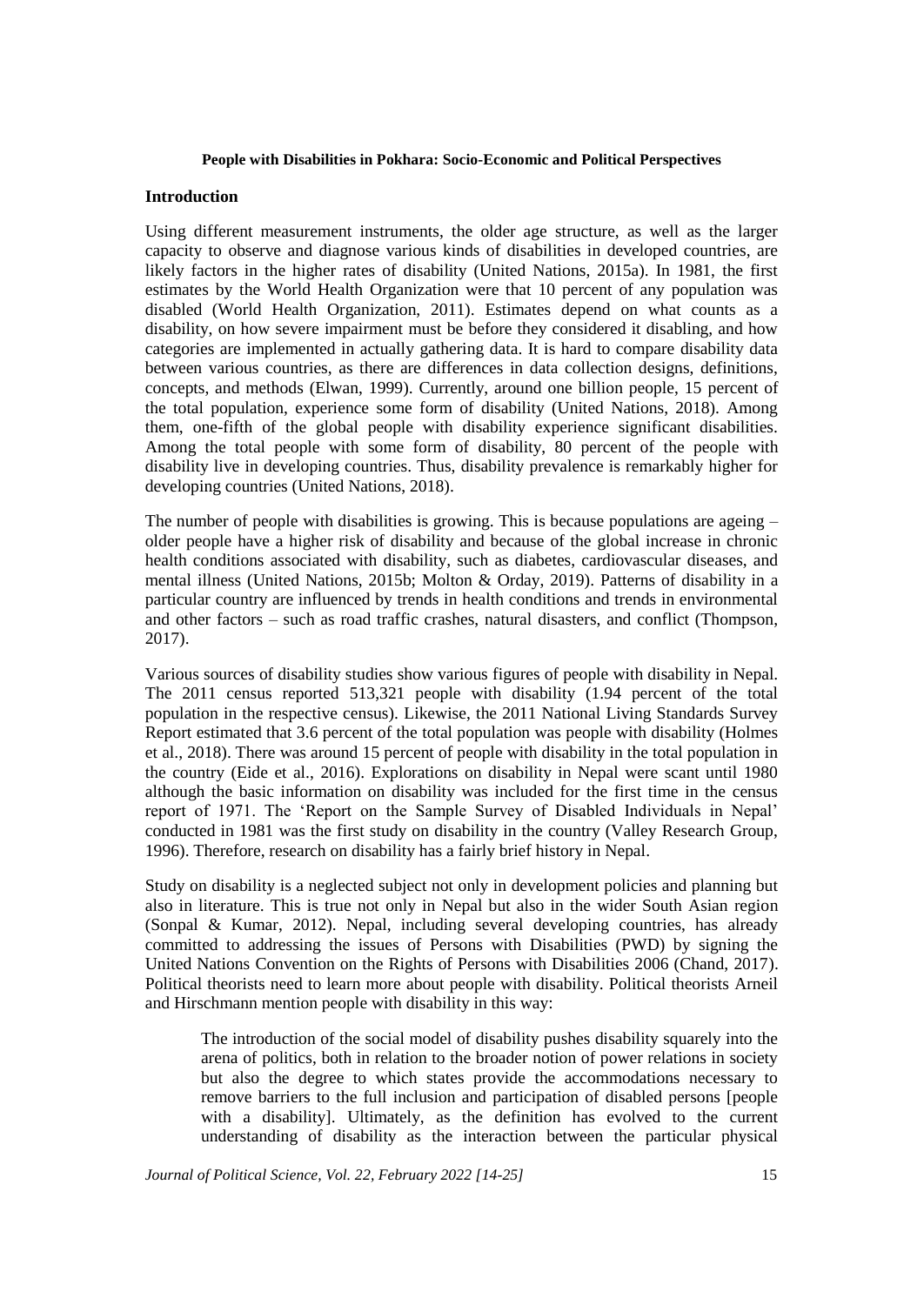conditions of individuals and the environment they must navigate in their daily lives, it only underlines the fact that political theorists have much to learn about and contribute to these new debates. (Arneil & Hirschmann, 2016, p. 5)

In the given context, this paper explains individual processes of the discovery of disability, and initial reactions of participants concerning physical disability, and vision and hearing impairments along with socio-economic and political perspectives.

## **Research Method**

This study follows a qualitative research approach to capture the lived experiences of people with disabilities, as it involves an interpretive approach to an event with socio-cultural settings of participants (Taylor & Bogdan, 1998; Thomas, 2006). It helps us to gain insights into the lived experiences of people with disabilities and assist with analysis through the provision of greater details and rich descriptions, getting data from the interviewees in the field (Silverman 2004; Smith 2003). We intended to select people with disability in Pokhara Metropolitan City. In Nepal, significant numbers of people, irrespective of age and sex, have been making their destinations into cities for the last few decades, leaving their place of origin. Even with people with disability, it is also expected that they are influxes into cities as development activities in terms of shelter, care and services are mostly oriented into cities. With the context, the Pokhara Metropolitan City is one of the major cities in Nepal. There are care homes for people with disability who have been either from the Metropolitan city or from other parts of Nepal. This Metropolitan city was also presumed to be better in gaining technological advancement for urban amenities so that the people with disability could make their life more comfortable, especially in comparison to rural and remote areas of Nepal.

In this study, thematic analysis, the meaning-making approach has been chosen for analyzing field data since it seeks to understand and describe how people (people with disability in this study) feel, think and behave within a particular socio-cultural context (Braun & Clarke, 2006; Guest, MacQueen, & Namey, 2012). Themes have been derived from the field data relative to a specific research objective and semi-structured research interviews set in this study (Wengraf, 2001; Gillham, 2000; Ritchie & Lewis, 2003). The semi-structured interviews would also be of interest to interviewees because it would allow them an opportunity to make deeper understandings of their own lived experiences in a very literal language (Gillham, 2000; Ritchie & Lewis, 2003). We went through the criteria of disability cardholders and classified their characteristics into three categories: profound disability, severe disability, and mild disability. The colour of the card belongs to red, blue and yellow respectively as per the above three categories. In this study, there were altogether 25 research participants including heterogeneous groups of people: unmarried, currently married and remarried, widower, and separated from home. Looking at the people with disability by gender and marital status, there were 18 males and 7 females in this study.

Turning into the contents of disability, the discovery of physical disability, and visual and hearing impairments, is a critical event in the lives of people with disability. They can be classified into two groups- being disabled by birth, and being disabled later in the course of daily activities of life. They are called inborn disability and acquired disability respectively. The earlier group of people being disabled by birth has a long journey of their lives. The latter group of people being disabled later has their lives different experiences. It divides their life into two parts: life before disability and life after being disabled in the case of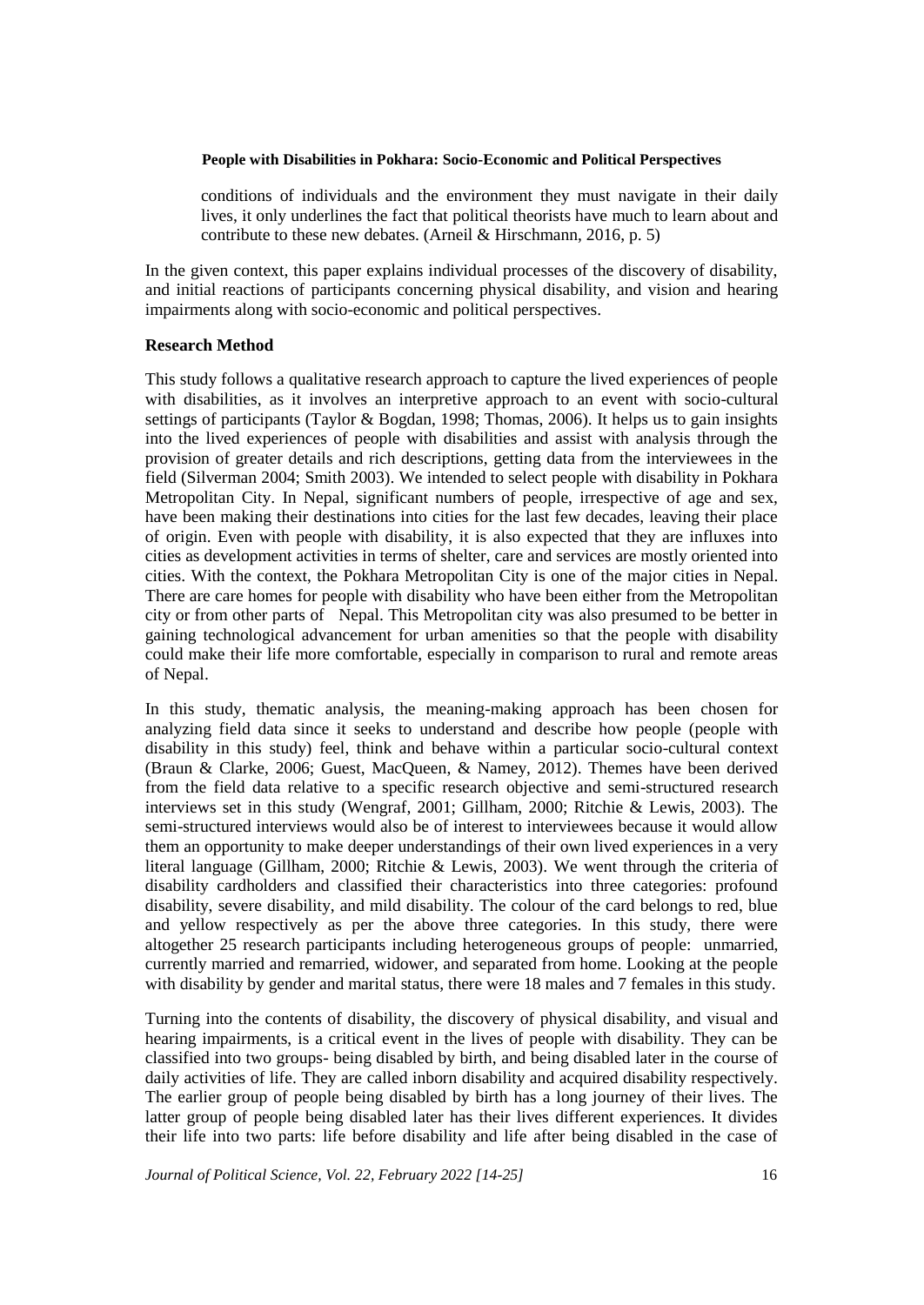acquired disability. This discovery of disability changes the lives of the people economically, socially and culturally depending on access to resources, such as their economic resources, human capital, access to treatment based on place of residence, and knowledge on disability.

## **Findings of the study**

More than two-thirds of the total research participants were in-migrants from outside the Kaski district. Most migrants were economically deprived at their place of origin. They did not have any emotional attachment in the society and even in the family after being disabled in their life and migrated to Pokhara city. As explained above in the background of this study, this paper aims to describe processes of disability concerning profound, severe and mild disability based on their given cards of disability, especially for being people with disability in the course of their life journey.

## **Physical Disability**

There are nearly half of the total research participants being disabled due to physical disability. Among the people with a physical disability, an overwhelming majority of them were physically disabled due to spinal cord injury, hand and leg loss, and paralysis not moving body under the waist even losing their sensation that happened later in the course of their working life. Most of them have got physical disabilities at their working ages whereas few numbers of the people have got disability by birth or at childhood ages, below age five years. There were a few numbers of research participants who met terrible bus accidents inside and outside Nepal and became disabled in their working ages. Indeed, Nepal's hilly and mountainous landscape, rough gravel roads, poor management of driving license, and lack of traffic police inspection on the speed of vehicles together with heavy loads of passengers on the bus occur the accidents and many people are injured physically and mentally. Consequently, they become disabled in the course of travelling from one place to another. Few research participants who have been disabled due to falling from a big tree and rolling down big stones from the steep hills and hitting the research participant at the time of work. Likewise, the polio vaccine has made people disabled as its bad effect.

There were very few people who were categorized with profound disabilities based on their fragile health conditions. They belonged to red card holders categorized by Nepal Government. They need high levels of support from others with most aspects of daily living: help to eat, to wash, to dress, to use the toilet, to move around and to participate in any aspect of everyday life. In this context, Bal, who has been categorized as a profound disability based on a red card holder, shares his experiences on disability. He left home for a job in India at the age of 11 years and continued his job of a cook till 18 years over there. In one of his home visits, he met a bus accident while visiting his maternal uncle's home. He shares his experiences on his disability in this way:

*While I was going to my mother's parents' home to say goodbye before going to a foreign country, I met with a bus accident. This accident occurred badly. We were altogether 10 people on the bus. I did not get any big wound on the external part of the body, but injury had occurred on the internal part. I could not move at all after this accident. The bus got a break fail which created an accident. I have been facing disability for my lifetime*. Bal, Male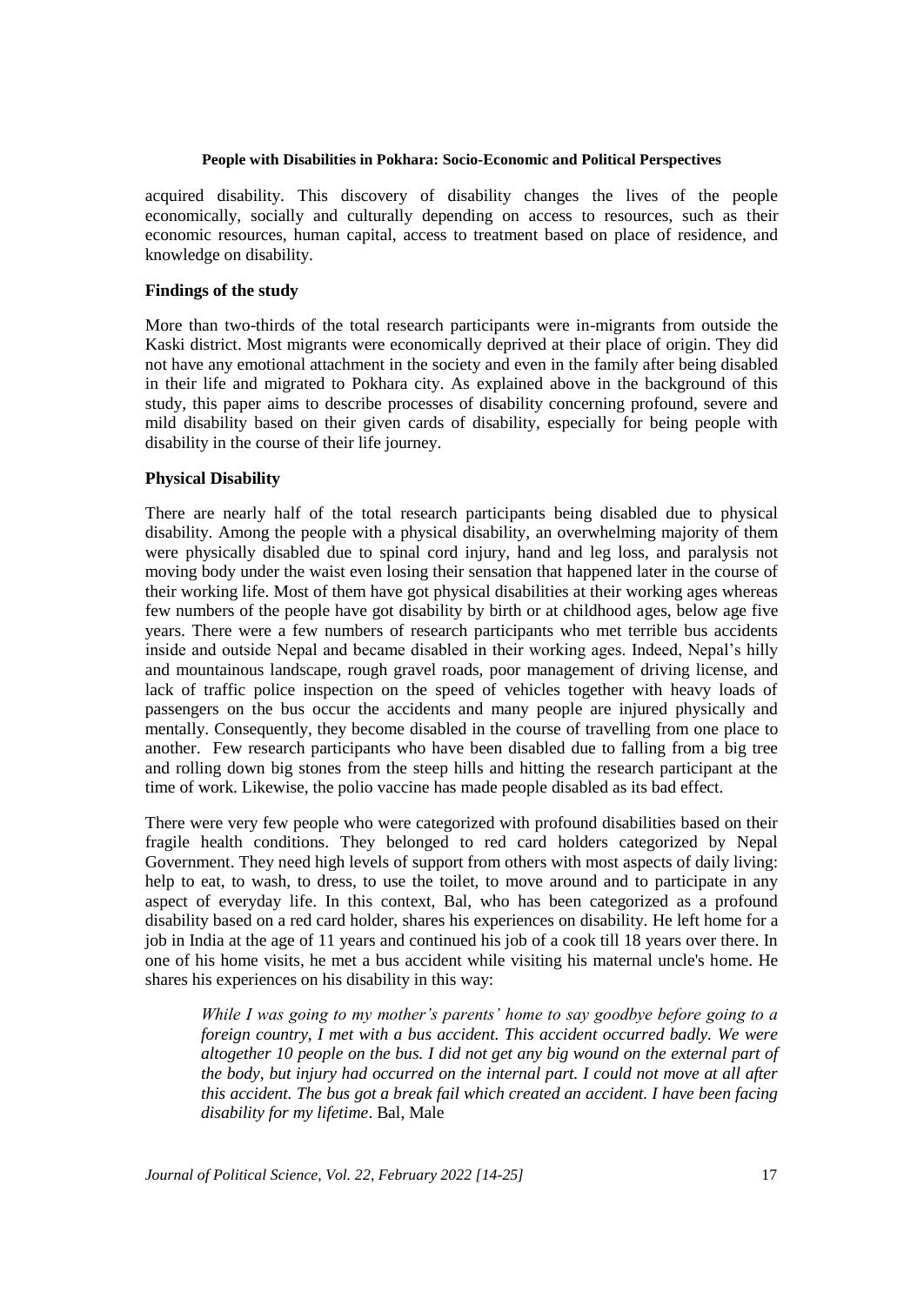Likewise, Hem, one of the male research participants, who has been categorized as a profound disability based on his red card holder, shares his experiences like this way:

*I have had a spinal cord injury, level 2. It happened to me in 2072 BS Bhadra 16 [September 2, 2015]. When I was working at stone ore, a stone fell onto me and spinal cord injury happened. It had happened in my village of Baglung [District].*  Hem, Male.

There are a few numbers of people who have been categorized with severe disabilities. They are blue cardholders. They had a physical disability because of a vehicle accident, stones rolling while working, falling down from a big tree while cutting grass on the tree as well as inborn disability. Under this severe disability, people can perform their work activities. However, they find difficulties while working because of losing their body part either hand or leg or any other part of their body. In this context, one of the male research participants, who has lost his hand due to an accident while going to India for work shares his own experiences in this way:

*I was 33 years old. I was heading to a foreign country for employment. During that time, I was in India. I got an accident while riding a vehicle. I got help from passengers for treatment. They took me to the hospital and admitted me to the hospital. I had treatment for many days. I stayed around 25 days at the hospital. I spent six months on the treatment even after being discharged from the hospital.* Lok, Male

Many innocent children in Nepal have been disabled due to over speed of vehicles. Such accidents are of common occurrence in Nepal and have taken the lives of many children. Children are seriously injured while staying and playing nearby the main highway. Sushma, who became disabled by losing her one leg at the age of four years when the bus hit her playing around highway road, shares her own experiences in this way:

*The bus accident had happened after some years of my birth. I became physically disabled. We had our house near to the road on the main highway. While playing on the road, the bus hit me and such an accident occurred. This accident happened to me 20 years ago.* Sushma, Female

There is also a case of being disabled after injecting polio vaccine in the child at the age of two years. The effect of polio has made the person paralyzed for a lifetime. This study investigated that the polio vaccine has also an adverse effect on children's health in some cases. In this study, one of the male research participants found himself paralyzed after he was given a polio vaccine in this way:

*When I was given the polio vaccine at the age of two years, I became disabled physically. My body cannot function under the waist. I came to understand my*  disability when I could understand it by myself. My leg does not move at all. Bharat, Male

There is another group of under mild disability with a yellow cardholder. In Nepal, drivers and their passengers have become physically disabled or lost their lives from accidents while heading to different places. There are several reasons behind accidents, either being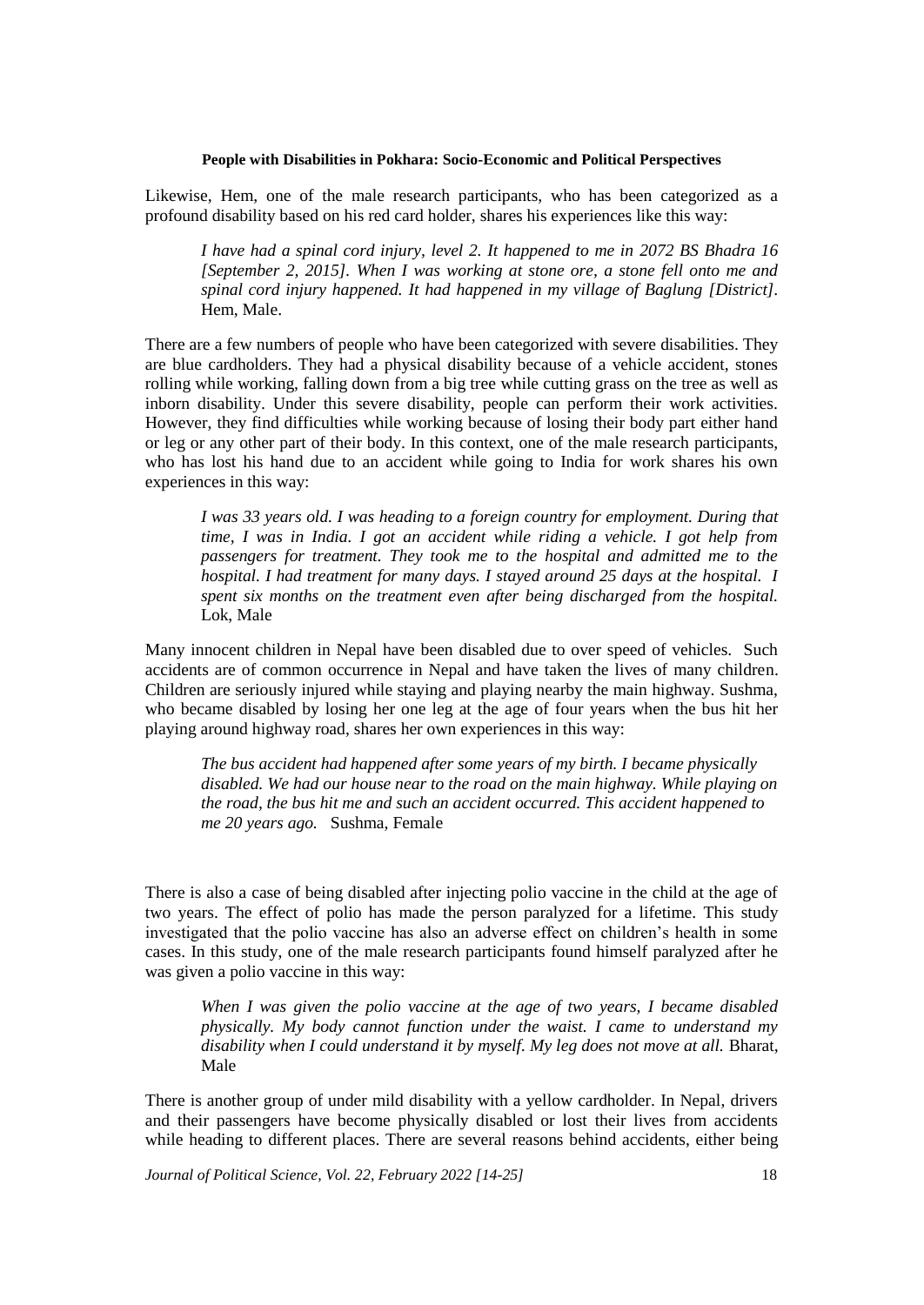overloaded passengers in the bus or fewer experiences of driving or narrow roads in the steep hills or, above all mentioned reasons. In this context, Bharat, one of the male research participants shares his experiences of getting bus accident and lost one leg in the course of his treatment in this way:

*I became disabled in 2052 BS [1995 AD] at the age of 32 years. I was a driver. I was going to Gursinge, Chanauta. The steering and brake of the bus failed resulting a serious accident. I got an accident and from that time I was physically disabled. One person died at the moment and other passengers got minor injuries. I became insensitive for one and half months. A serious head injury had occurred to me.*  Bharat, Male

# **Vision and Hearing Impairment**

Around half of the total research, participants fall under this vision and hearing category with severe and mild disability in this study. There are both cases of inborn and acquired disability. People with disability who have lost hearing capacity have also lost their vision later as eyes and ears are interconnected with each other in the human body. Most of the research participants have had acquired disabilities under vision and hearing impairment. In this section, we have attempted to explain the acquired disability and inborn disability respectively.

## **Acquired Disability**

Most people with disability have had their vision impairment in the later life after birth either in the childhood ages or in their working ages. Mina, one of the unmarried female research participants, became ill of a severe headache for over six months; her parents could not follow treatment at the hospital in time because of poor economic conditions. Consequently, she lost both eyes, one after another, during the period of May-December. She has her own terrible experiences on how she lost her eyes in this way:

*I was 12 years old. I had a severe headache from Jeshtha to Mangsir (May to December). I did not see it at all in Mangsir. I lost my left eye. I also lost my right eye after three days. When I lost vision of my left eye, my father took me to the hospital at Geta of Dhangadhi. The doctor said to us, "we do not have a proper machine. Go to Kathmandu immediately, as there is also the possibility of losing next eye vision." We had a problem with economic hardship at home. My father was collecting money requesting with other people for the time being. In the meantime, I lost my vision of the next eye as well. Neighbors suggested that we go to India instead of going to Kathmandu. Then, my father took me to Patyal eye hospital in Panjab, India. Veins of eyes were very dry from the X-ray report. The doctor said to me, "My eyes do not turn into a normal position. The doctor said to us, the eyes do not work even if you spend a lot of money". Then, my father took me back home.*  Mina, Female.

Likewise, Umesh, one of the participants, had suffered from diarrhoea and typhoid along with an overflow of tears from his eyes. Treatment could not be done immediately for him due to economic hardship and the traditional way of doing treatment through a herbal doctor was followed. He shares his own experiences on how he got visual impairment in this ward.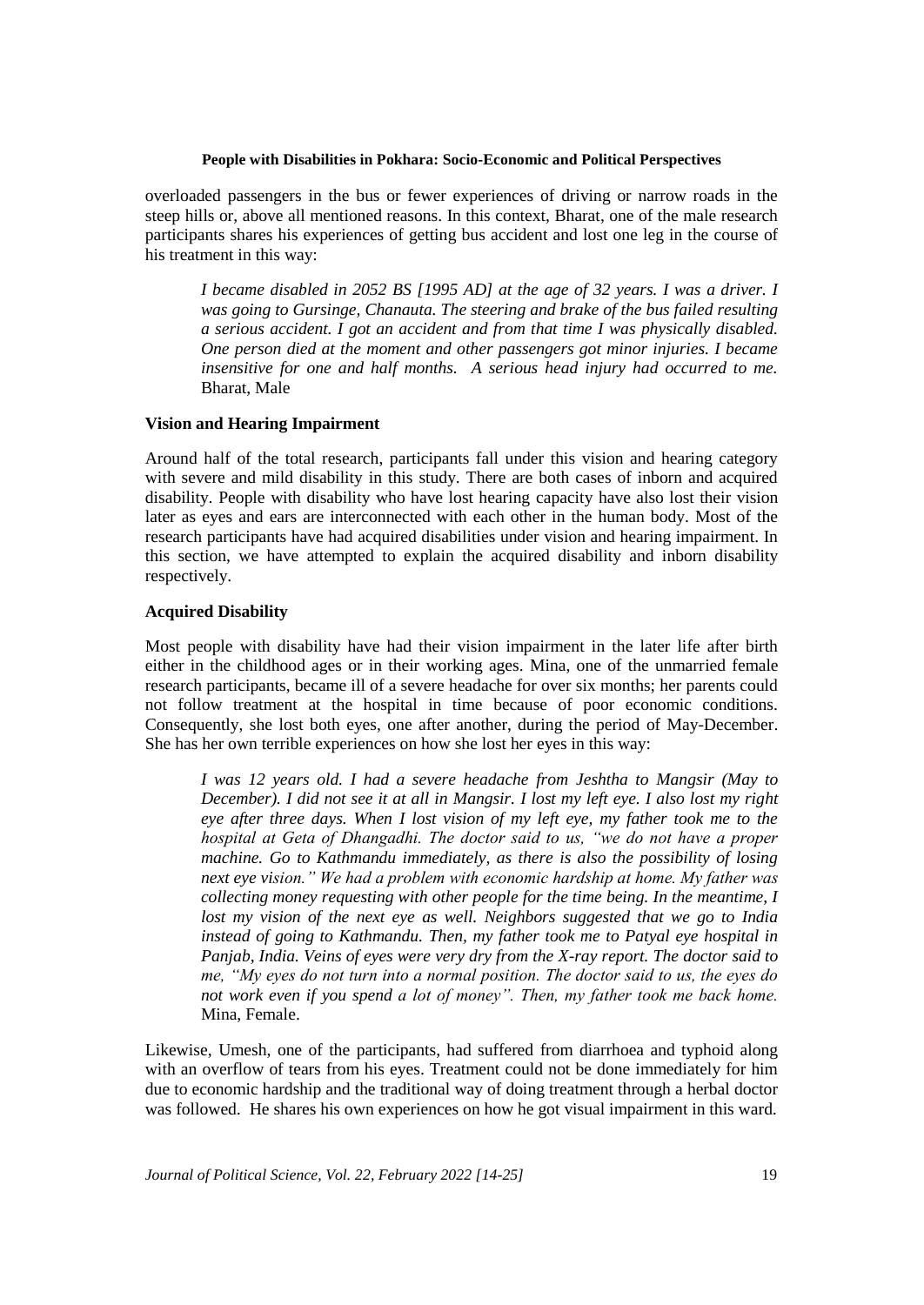I had diarrhoea and typhoid. Tears also came from the eye continuously. There was a place called Lahan. My parents took me there; treatment was not done soon. Gradually typhoid was cured but I became blind. Umesh, Male

Lokesh, one of the male participants, has similar experiences like the above participants of Mina and Umesh in this way:

*I think some problems had been arising since childhood. When I was 14/15 years it was quite difficult for me to see clearly. At the age of 16 years, I was blind. I was having a cataract. Due to lack of awareness and illiteracy, my family did not know about my disease and I became blind. It was because of poor economic family background too. Otherwise, I did not have to become blind totally. If I had had the treatment since the recognition of the disease, I did not have had to face this condition. Some normal treatment was done; a minor operation of the eyes was also being carried out. Medicine was too costly and the family did not show much concern about my disease. That's why such a problem aroused. The cost was 700 Indian rupees at that time per 1 month. It was a very huge amount for us as per our economic condition. My father died when I was small. My mother also died after my blindness as she was a patient of cancer.* Lokesh, Male

Similarly, Man, who lost his eyes at age of three due to lack of treatment in time, expresses his own experiences like this way:

*I* was blind at the age of three years. *I have had glaucoma. I did not get the treatment on time. As our places do not have so much facility even today. At that time, I could not get the checkup and medicine. I lost my eyes due to the poor economic condition and illiteracy of my family.* Man, Male

A few numbers of people with disability have had their vision impairment due to their overloaded physical job inside and outside the country. They did a very hard physical job even not sleeping in the night and found the eye vision lost anonymously. In this context, one of the male research participants who worked outside Nepal shares his own experiences on how he lost his eye vision in this way:

*This had happened in Qatar. I was a security guard. My job was very hard. I didn't use to have time to sleep at night too. As soon as I got my salary, I used to remit money to my home. All of a sudden, I had difficulty recharging my phone, looking at the small numbers. I felt my eyes being weak slowly and slowly. Then I called the owners of the company. They took me to the hospital. The doctor did not find my disease immediately and advised me to check pressure, sugar and other tests. Because of the expensive medical expenses, my friends told me it was not possible for all medical checks there. So they did the processing of my return to Nepal. Then, I completely become blind in 2071 BS [2017 AD].* Suka, Male

# **Inborn Disability**

In this study, a few numbers of interviewees were inborn disabilities and were identified later in the course of playing, studying and working life. Some of the interviewees expressed that they were fully aware of being different from others at the time of entry into their working life whereas some interviewees found themselves different from others while playing and studying at schools. In this regard, one of the female research participants, who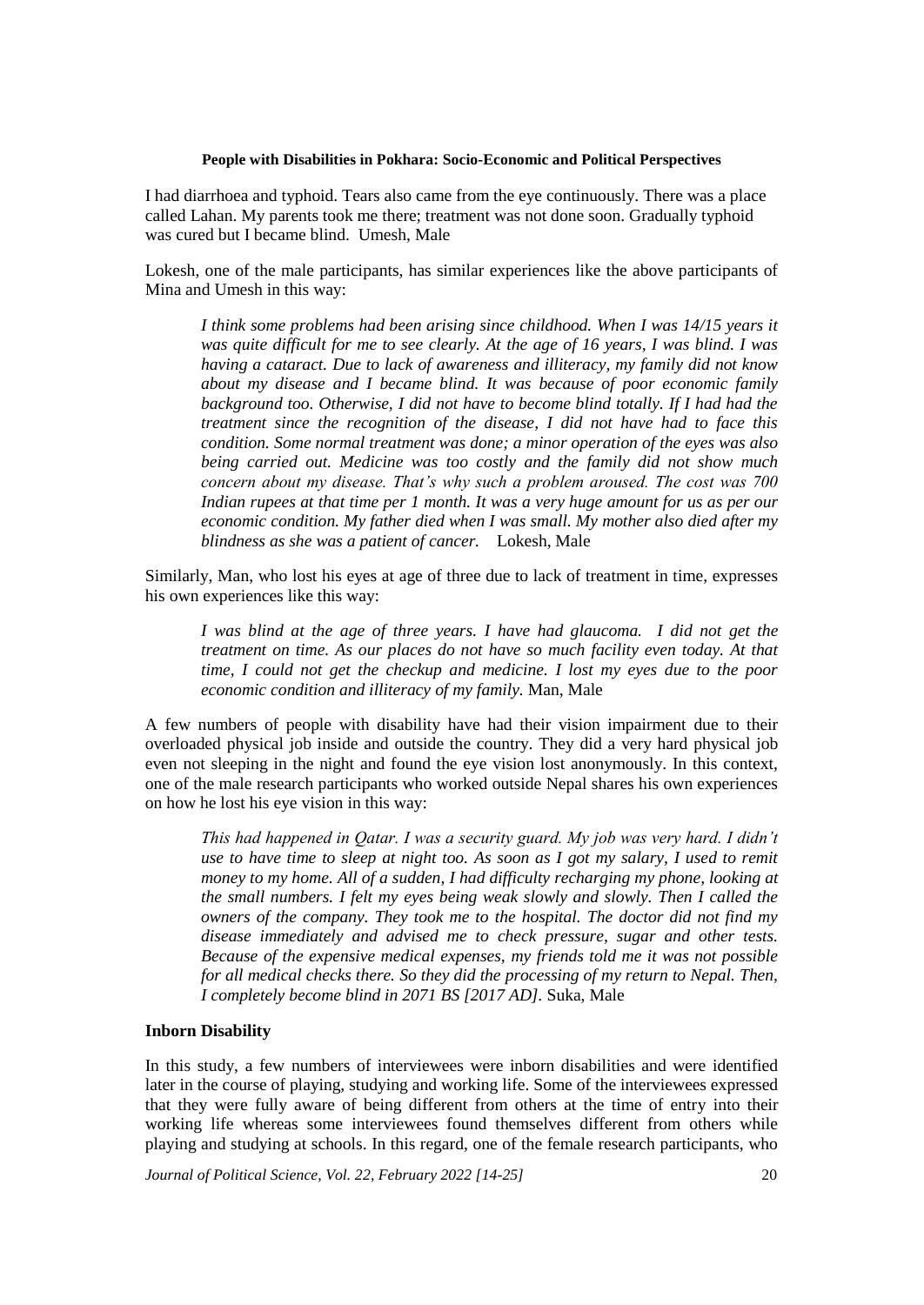got disability because of her only one workable hand by birth, shared her experiences concerning her disability in this way:

*I was disabled by birth. When I used to be with my friends till school life, I felt nothing about my disability. After SLC, different people from various institutions came to take data, but no one realized that I was physically disabled. I have a problem with my hand. My friend circle was very supportive of me; they took me to participate in different activities. So, I didn't even realize up to my college period. After that, when I started engaging in an institution, I realized I am also disabled.*  Rekha, Female

Single disability pushes people towards multiple disabilities, as organs of the body are intrinsically interconnected with each other, especially in the cases of ears and eyes. There are a few cases of people who had an inborn disability of hearing loss, followed by the loss of vision. Asha, one of the female participants, who was deaf by birth, also lost her eye vision in this way: "I was deaf by birth. Later, my seeing capacity slowed down, and I became both deaf and blind. I am now vision and hearing impairment". Likewise, Khom, one of the male participants with an inborn disability shares his own experiences about the interconnection of disability of one eye and another eye in this way: "By birth, I could not see one eye and slowly and gradually another eye was impaired at the age of 10 years".

Most research participants came to know their condition of disability only after the beginning of working ages. In the study, people with disability with the impairment of both vision and hearing were found with the belief that the people without disabilities are like them. In this respect, Bishwamitra, one of the male research participants, shares their own experiences of identifying his disability in this way:

*I had a hearing impairment by birth. It was so difficult to convey my information to my family. I could not convey my information to others when needed. I could not convey anything to other people by myself. I came to know that I am deaf. It was around when I was 16-17 years old.* Bishwamitra, Male.

Likewise, Jaman Singh shares his own experiences of identifying the disability of deafness – "I was deaf by birth. I came to know my deafness when I was 19 years old".

## **Reactions**

After being a visual impairment, people with disability think that their life is extremely filled with hardship: economically and socially. They do not see any alternatives for gaining vision again and they have to suffer a lot through the dark because of vision loss. Furthermore, young people are a little bit hopeful for the future to be secure economically and socially till father and mother are alive. They cannot figure out what would be after their parents' death. Parents are more likely to care for children with a disability because of blood relations. It would be wonderful if the government could be responsible for helpless people like them. In this context, Mina, one of the young females, who has lost both eyes, shares her own experiences in this way:

*I lost both eyes. I thought my life goes ahead through the dark. I got worried about how I could go ahead in my life. Next thing, my life would go fine till my parents are alive. I thought about what would be my life after their death. I again thought that*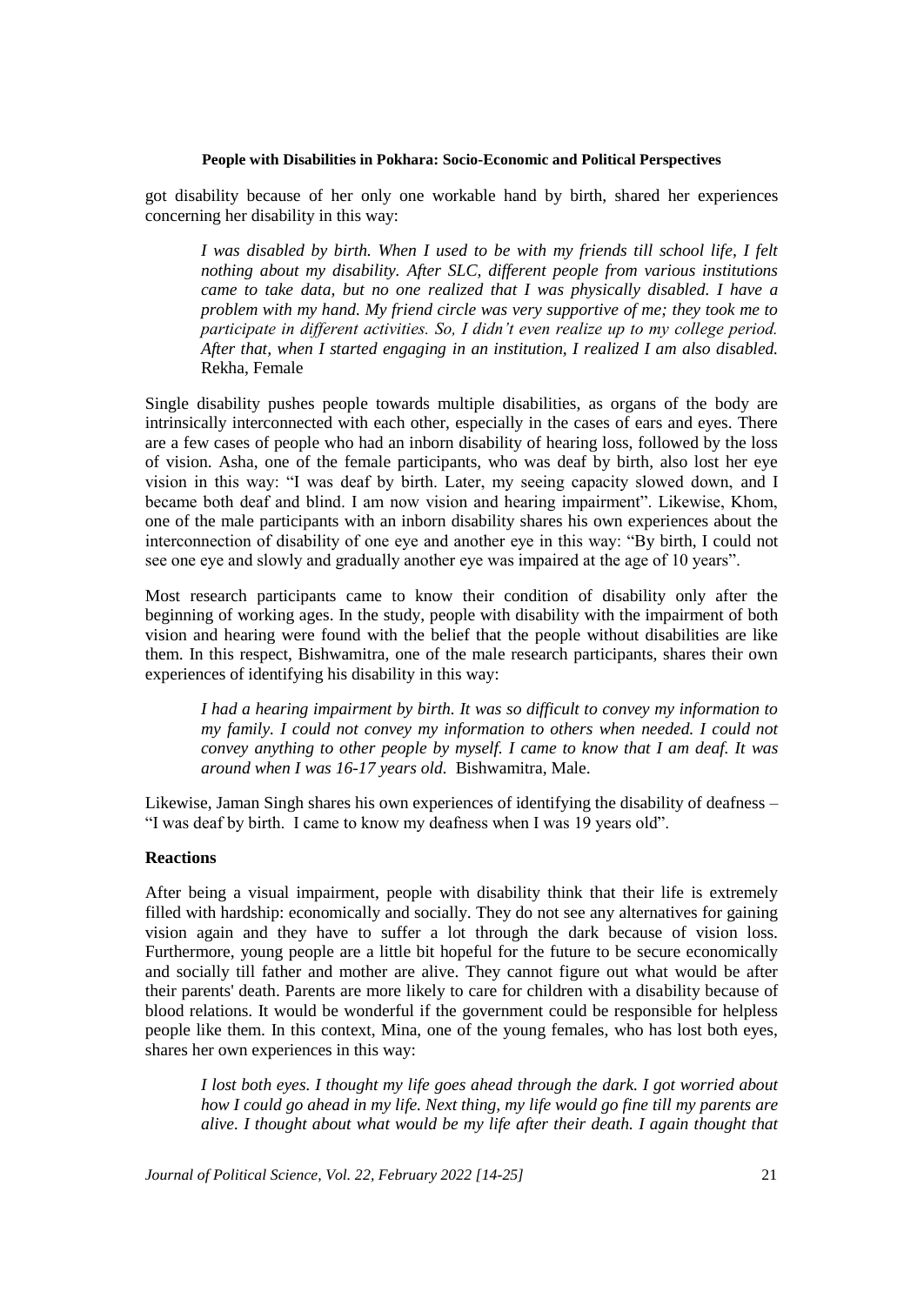*my life would be better if the government could support me. Life is not like thinking. People with disability have to face a lot of hurdles in life.* Mina, Female.

People with disability compare themselves before and after disabilities in their life. They find that their life is much painful compared to before disability as they have already experienced how easy while being people without disability. In this study, Som, one of the male research participants, shares his reactions after being disabled in his life at the age of 9 years due to vision impairment in this way:

*When I realized that I become vision impaired, I felt very pain for my situation. I saw the beauty of the world for 9 years but now I have to take the support of my family members, even for a small task. I have to suffer a lot. Hence, the situation is very painful for me to adjust to. In the initial phase, I felt very sad. I could not see people and understand people. I should take help from others. I cannot see the world also so I feel a very miserable life. I think I have become a burden for the family. The way how society perceives me is also different. I cannot move around. So I feel like instead of this life, I could have died earlier.* Som, Male.

In general, people think of themselves off as being poor, economically and socially as they could not be responsible economically and socially in the family and society after being disabled. The prime responsibility of males is often taken as being the economic backbone for the family. Most male members wonder how their family would survive after being disabled. In this condition, tears from eyes roll down continuously. In this study, Lok, one of the male research participants shares his own experiences of being disabled in this way:

*Being disabled was a very miserable condition. However, I saw other people with disability in worse conditions than myself. I thought of myself and my family on how to survive ahead when I was in the hospital. This incident happened to me in India. When people living in India used to see me in the hospital bed, my eyes got wet and tears fell continuously. Relatives also cried looking at my situation. I also used to tell them not to cry about my situation. I said to them, "My heart breaks down if you cry". Days went like that way.* Lok, Male

# **Socio-economic and Political Perspectives**

This paper deals with disability, primarily on how the discovery of disability turns into reactions and leads to bad impressions in people with disability. There is not enough social security provision for their livelihood, though the Nepal government has introduced this provision in recent years. People with profound disabilities cannot work being economically independent, especially in the context of lack of medical and technological advancement like as in Nepal. This means that people with disability have to depend on other people without disabilities, particularly with parents, relatives, and well-wishers. How long their parents, relatives and societal people support them bears significance to the lives of people with disability because people without disabilities think of reciprocity that they are less likely to get anything back from them. Therefore, people with disability have deep-rooted feelings of economic crisis as one of the reactions. Furthermore, people with disability presume that they are being stigmatized and discriminated against in family and society from socio-cultural contexts. Many people have a blind belief that people with disability must have done some bad *karma* in the present or the past life. The difficulties and hardships are considered as inevitable misfortune against sin and as the punishment of God.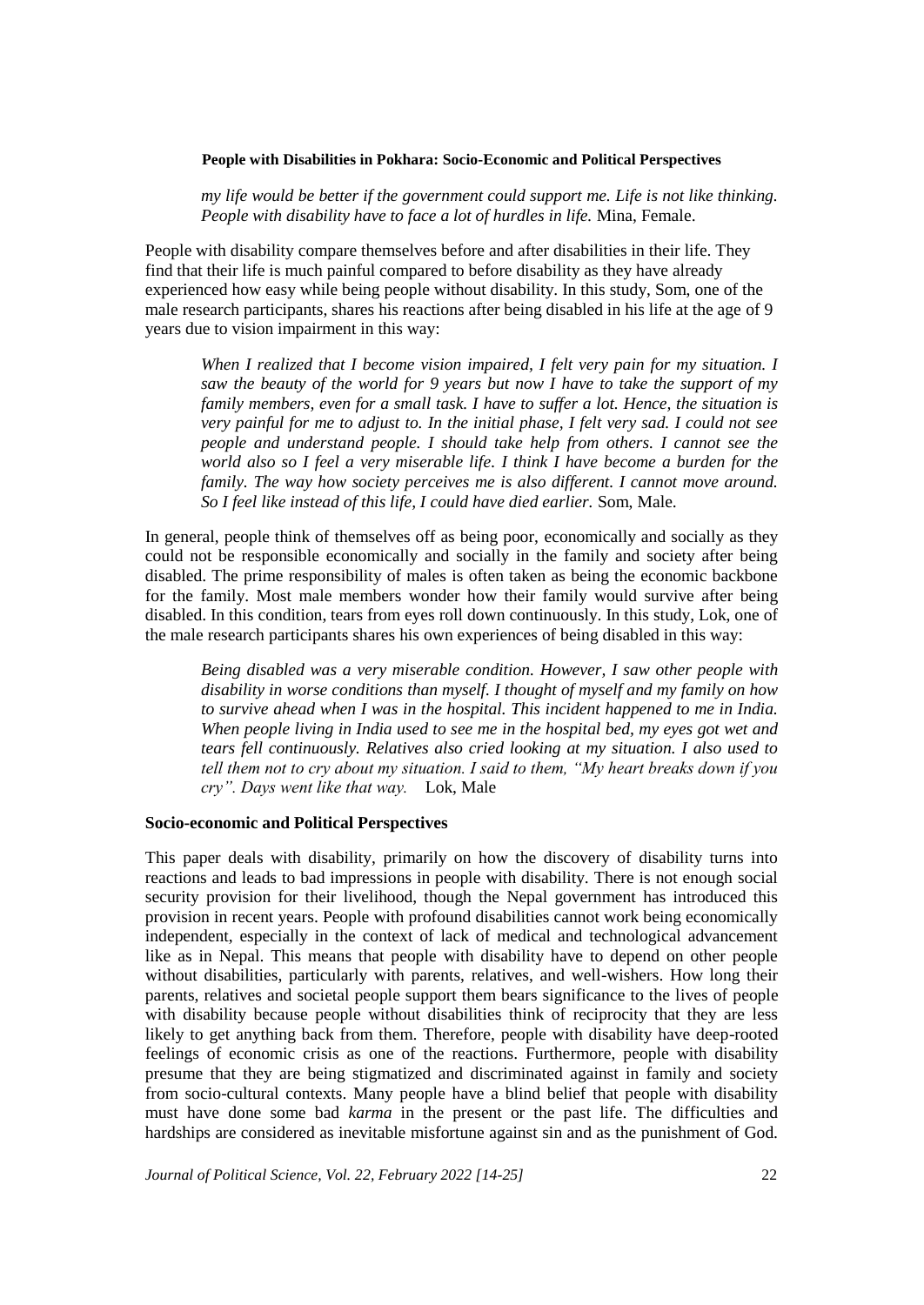These situations of the presumed stigma and discrimination further aggravate their quality of life after discovering disability whether inborn or acquired after birth due to accidents or heavy overtime works as discussed in the section of findings of this study.

In the meantime, after the discovery of disability, irrespective of the nature of disability either inborn or acquired, people with disability attempt brainstorming for their prospects so that they can help themselves in the course of their remaining life. They find parents as foremost supporters in their life. Again, people with a disability consider that the support from the parents would end along with the death of the parents, therefore, they keep on thinking about other sustainable means. Their mind keeps moving around seeking supports from their parents, other immediate family members, relatives, societal people, and supports from the government. Thus, disability brings reactions in people with disability in various ways and they attempt to make their life run smooth even after disability as much as possible.

Going through this research, it is necessary to address issues of people with disability at both macro and micro levels. Political leaders have to play important roles to encourage the people with disability, making the political system appropriate so that people, irrespective of disability status, find a conducive environment to uplift themselves by working on income generation. If it is so, people should not be the victim of not receiving hospital treatment and vision loss because of poor economic status. Nepal's government has brought a health insurance scheme, but most of the poor people are far from the information on the one hand and implementation on this scheme seems poor across the country. Furthermore, superstitious beliefs, as mentioned above, are still in Nepali societies that can be reduced gradually by giving awareness programs from people to people at the micro-level.

# **Conclusion**

People often follow herbal health medicine before going to the allopathic hospital for their treatment, especially in rural Nepal. This practice causes late to reach the patient at the hospital. Consequently, sick people are taken to the hospital when they become sick seriously. There are research participants who faced multiple health problems of childhood age, which has led them to blindness. In this study, people with acquired disabilities perceive more difficulties in comparison to those people with inborn disabilities. The reason behind this is more likely to be that people with disability after birth have already spent their life with ease and comfort before their disability as they compare themselves before and after their disability, irrespective of the nature of the disability. Likewise, the people with disability who have become disabled in childhood ages have already normalized their way of life to a greater extent than those people with disability who became disabled in the later stages of their working life. However, the nature and type of disability are equally important in making a comparison with different groups of people with disability.

# **Acknowledgement**

*We are very grateful to University Grants Commission Nepal for funding this research, and to Advanced Study in Asian Cultures & Theologies for providing opportunities of presenting our research works through webinars and for giving us feedback.*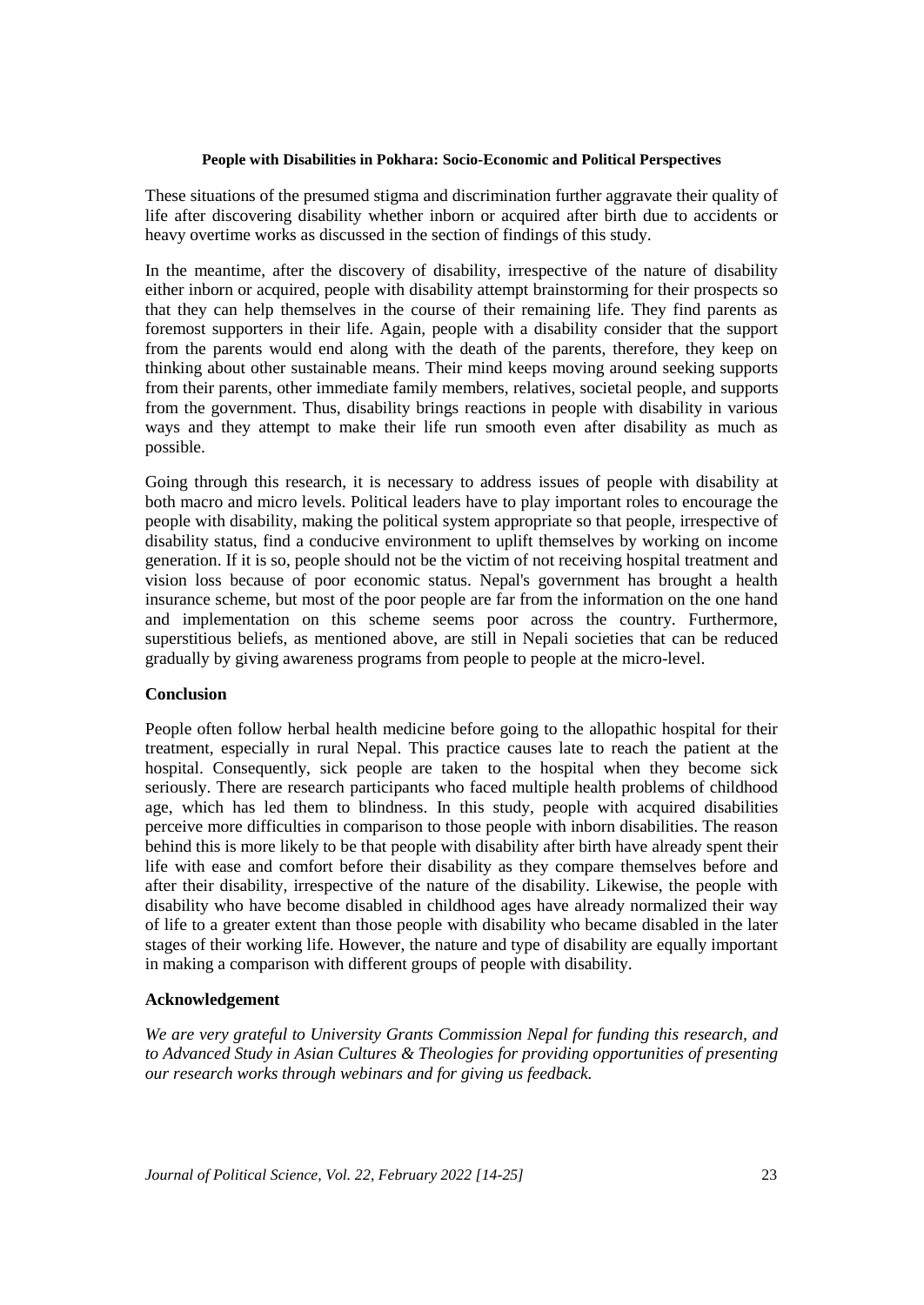## **References**

Arneil, B. & Hirschmann, N. F. (2016). Disability and political theory: An introduction. In B. Arneil & N.J. Hirschmann (Eds.), *Disability and political theory* (pp. 1-9*)*. Cambridge.

Braun, V, & Clarke, V (2006). Using thematic analysis in psychology. *Qualitative Research in Psychology*, *3*(2), 77-101. [https://www.tandfonline.com/ doi/abs/ 10.1191/ 1478088](https://www.tandfonline.com/%20doi/abs/%2010.1191/%201478088%20706qp063oa)  [706qp063oa](https://www.tandfonline.com/%20doi/abs/%2010.1191/%201478088%20706qp063oa) 

Chand, O. B. (2017). *Disability studies in Nepal: A bibliography*. Martin Chautari.

Eide, A. H., Neupane, S., & Hem, K. G. (2016*). Living conditions among people with disability in Nepal.* SINTEF Technology and Society.

Elwan, A. (1999). *Poverty and disability: A survey of the literature.* The World Bank.

Gillham, B. (2000). *The research interview*. Continuum.

Guest, G., MacQueen, K. M., & Namey, E. E. (2012). *Applied thematic analysis*. Sage.

Holmes, R., Samuel, F., Ghimire, A., & Thewissen, S. (2018). *Nepal's cash allowances for children with disabilities*. Overseas Development Institute.

Molton, I. R. & Orday, A. (2019). Ageing with disability: Populations, programs, and the new paradigm. *Journal of Ageing and Health, 31*(10), 3-20. <https://journals.sagepub.com/doi/10.1177/0898264319880120>

Ritchie, J., & Lewis, J. (2003). *Qualitative research practise: A guide for social science students and researchers.* Sage.

Silverman, D. (2004). *Doing qualitative research: A practical handbook*. Sage.

Smith, J. A. (2003). *Qualitative psychology: A practical guide to research methods*. Sage.

Sonpal, D. & Kumar, A. (2012). Whose reality counts? Notes on Disability, Development and Participation. *Indian Anthropologist, 42*(1), 55-70.<https://www.jstor.org/stable/i40089258>

Taylor, S. J., & Bogdan, R. (1998). *Introduction to qualitative research methods: A guidebook and resource* (3rd ed.). Wiley.

Thomas, D. R. (2006). A general inductive approach for analyzing qualitative evaluation data. *American Journal of Evaluation, 27*(2), 237-246. [https://journals.sagepub.com/](https://journals.sagepub.com/%20doi/10.1177/1098214005283748)  [doi/10.1177/1098214005283748](https://journals.sagepub.com/%20doi/10.1177/1098214005283748)

Thompson, S. (2017). *Disability prevalence and trends*. Institute of Development Studies.

World Health Organization (2011). *World report on disability*. World Health Organization.

United Nations (2015a). *Global status report on disability and development*. United Nations.

United Nations (2015b). *World population prospects: 2015 Revisions*. United Nations.